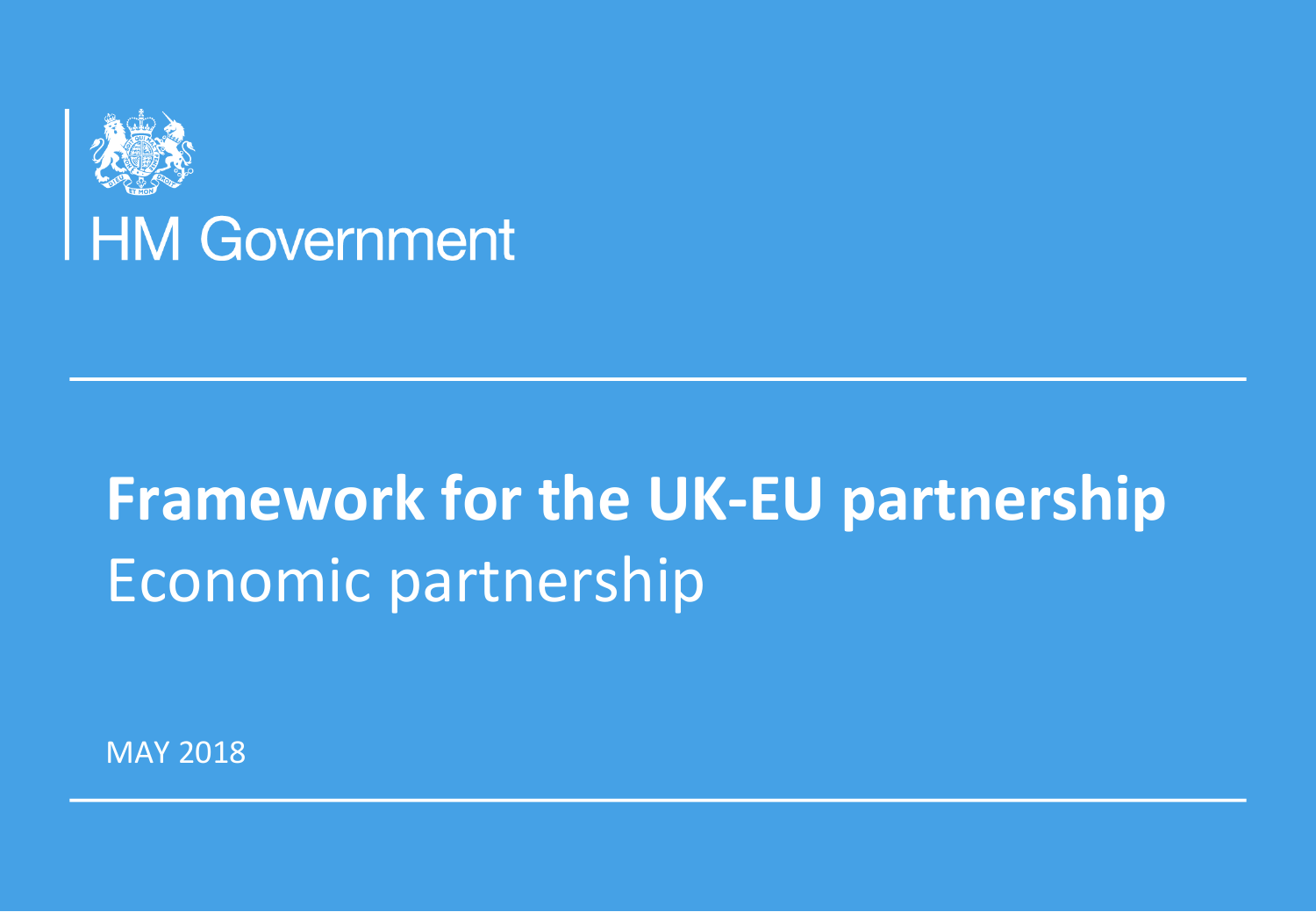# **Introduction**

This presentation is **part of a series produced by the UK negotiating team** for discussion with the EU, in order to inform the development of the future framework.

It **focuses on an element of the vision for our future relationship** set out by the Prime Minister in Munich and at Mansion House.

The **future framework will set out the terms of our future relationship**, to be translated into legally binding agreements after the UK's withdrawal.

The UK and the EU will conclude the future framework alongside the Withdrawal Agreement later this year.



**FRAMEWORK FOR THE UK-EU PARTNERSHIP | ECONOMIC PARTNERSHIP | MARINERSHIP** | MARINERSHIPOLICY – 2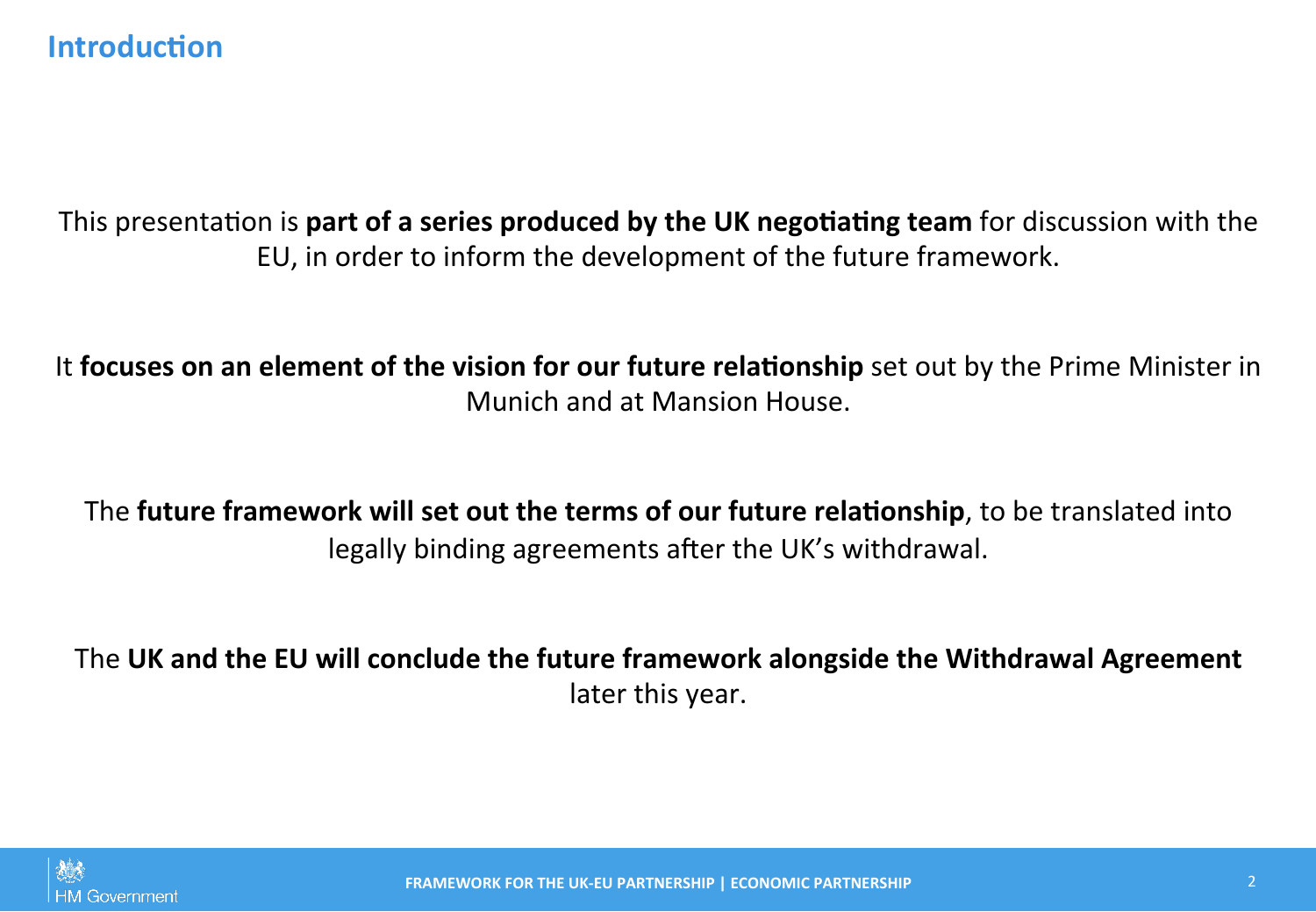| <b>PART I</b>   | <b>BACKGROUND</b> |
|-----------------|-------------------|
| <b>PART II</b>  | <b>CONTEXT</b>    |
| <b>PART III</b> | <b>OBJECTIVES</b> |
| <b>PART IV</b>  | <b>FRAMEWORK</b>  |
| <b>PART V</b>   | <b>CONCLUSION</b> |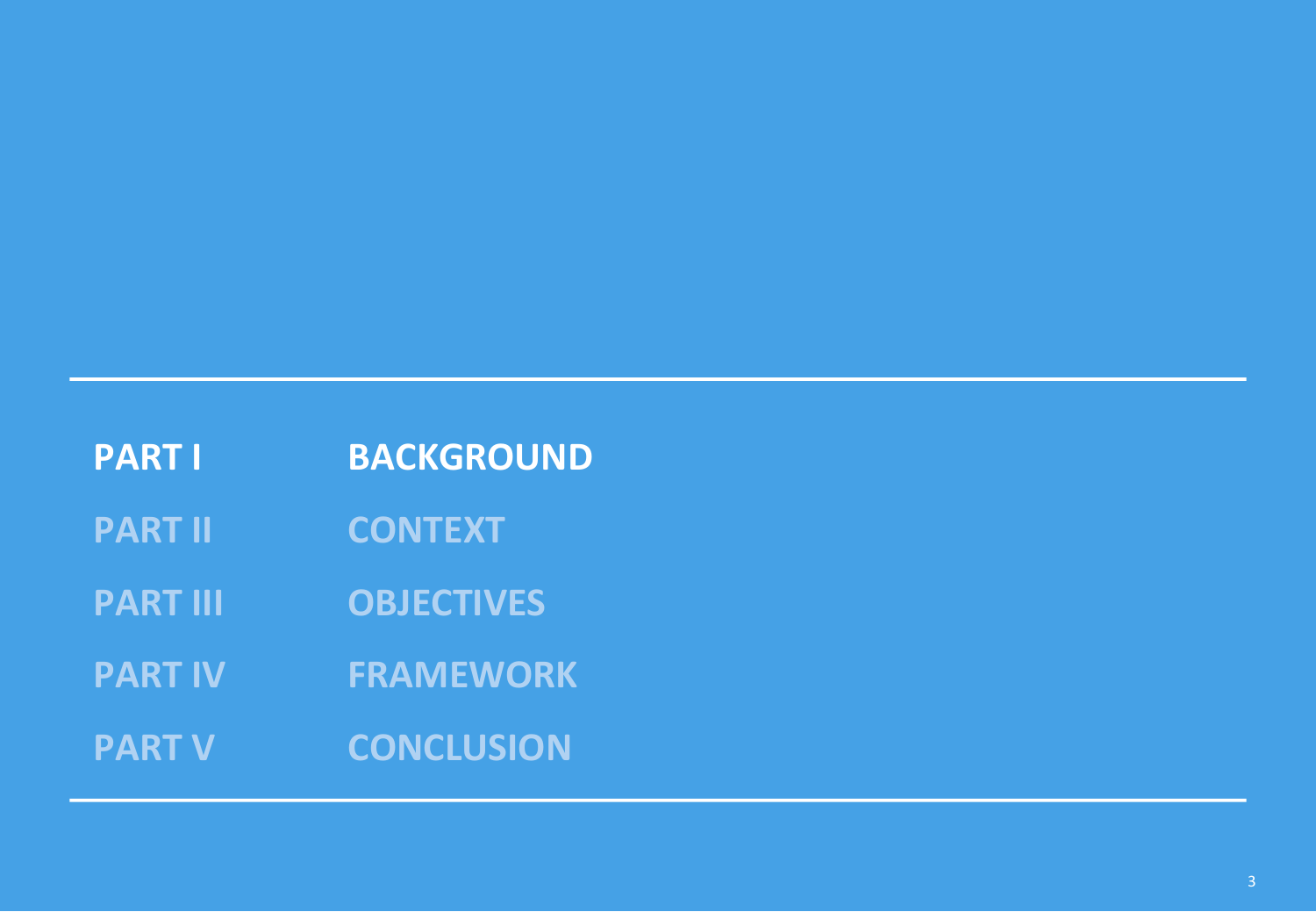# **Our vision for the future partnership**

The United Kingdom wants to build a **new, deep and special partnership** with the European Union. 

A partnership that **protects our shared interests and values**, ensuring we can act together for our mutual benefit.

An approach that delivers for **the whole United Kingdom** and our wider family of overseas territories, as well as for the EU.

We believe this partnership should have **two core parts**.

An **economic partnership**, that goes beyond any existing FTA, covering more sectors and with deeper cooperation.

And a **security partnership**, maintaining and strengthening our ability to meet the ever evolving threats we both face.

These will sit alongside **cross-cutting areas** such as data protection.



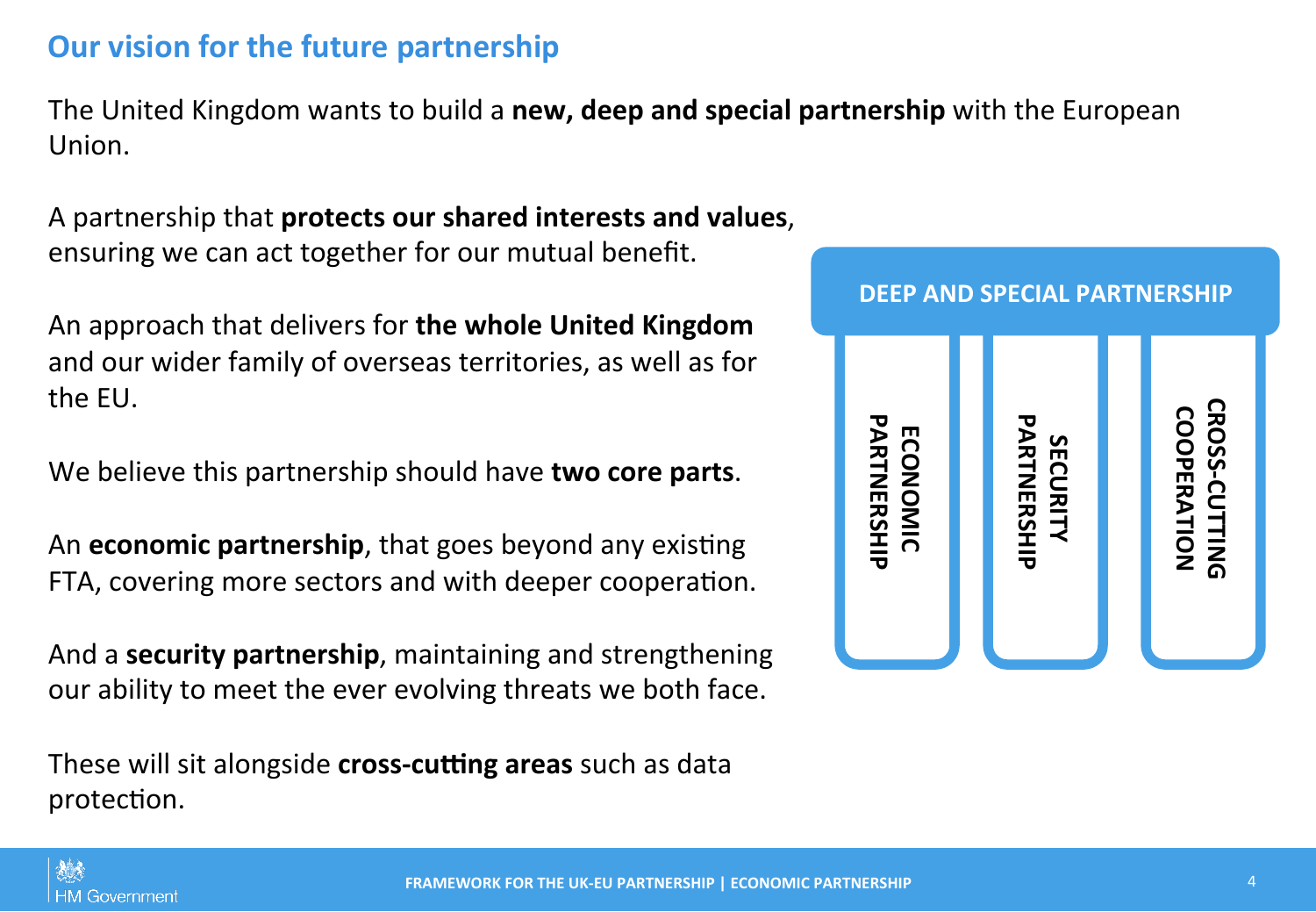# **Structure of discussions on the future framework**

The UK and EU negotiating teams have jointly published the **structure for discussions on the** future framework, reflecting the breadth of the partnership both sides want to build.

| <b>BASIS FOR</b>                                      | Structure, governance, interpretation and application, dispute settlement,                                                                                                                                                              |
|-------------------------------------------------------|-----------------------------------------------------------------------------------------------------------------------------------------------------------------------------------------------------------------------------------------|
| <b>COOPERATION</b>                                    | non-compliance and participation and cooperation with EU bodies                                                                                                                                                                         |
| <b>ECONOMIC</b><br><b>PARTNERSHIP</b>                 | Aims of the economic partnership, goods, agricultural, food and fisheries<br>products, customs, services and investment, financial services, digital and<br>broadcasting, transport, energy, horizontal measures and mobility framework |
| <b>SECURITY</b>                                       | Aims of the security partnership, law enforcement and criminal justice,                                                                                                                                                                 |
| <b>PARTNERSHIP</b>                                    | foreign, security and defence and wider security issues                                                                                                                                                                                 |
| <b>CROSS-</b><br><b>CUTTING/</b><br><b>STANDALONE</b> | Data protection, cooperative accords (science and innovation/culture and<br>education) and fishing opportunities                                                                                                                        |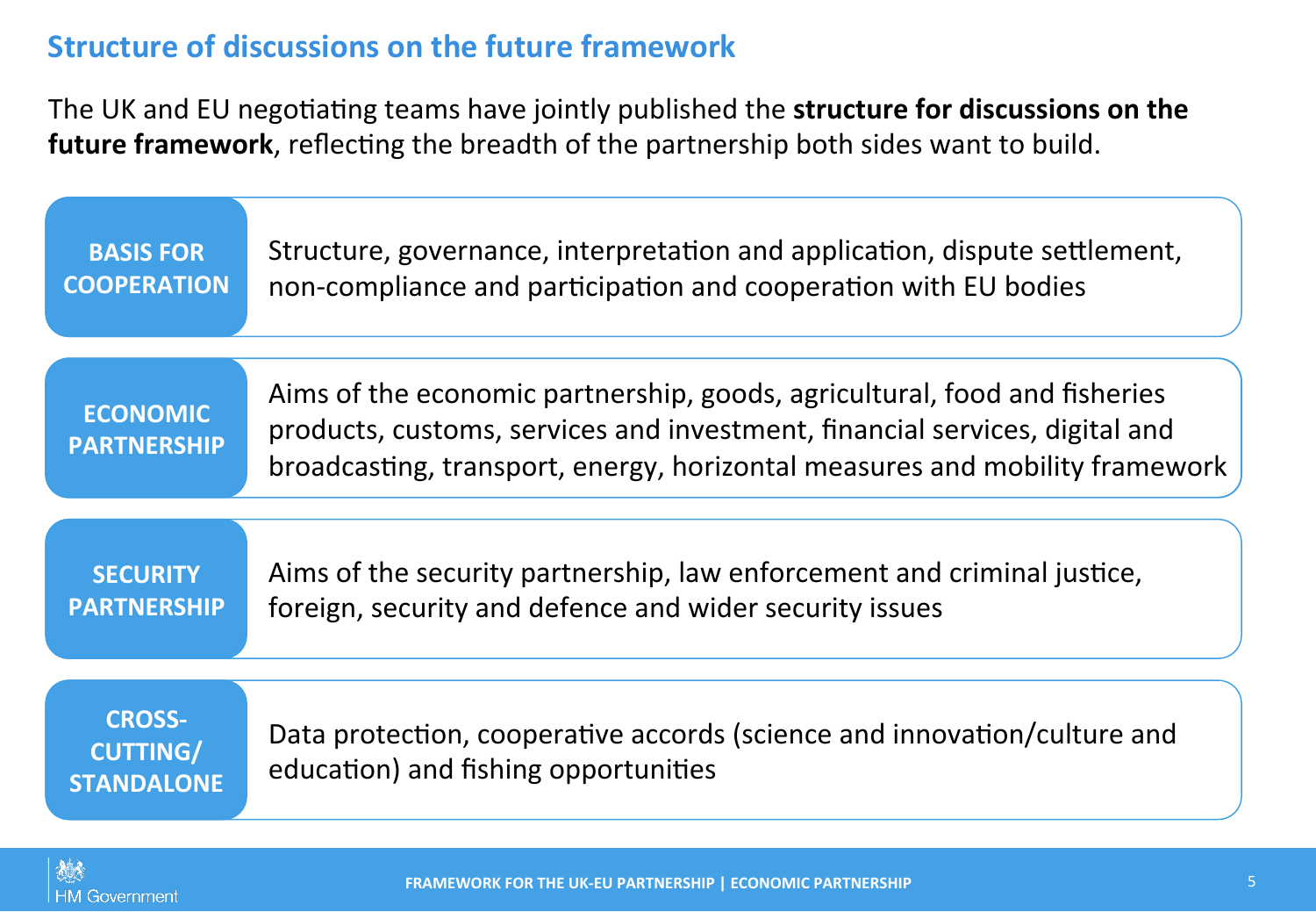| <b>PART I</b>   | <b>BACKGROUND</b> |
|-----------------|-------------------|
| <b>PART II</b>  | <b>CONTEXT</b>    |
| <b>PART III</b> | <b>OBJECTIVES</b> |
| <b>PART IV</b>  | <b>FRAMEWORK</b>  |
| <b>PART V</b>   | <b>CONCLUSION</b> |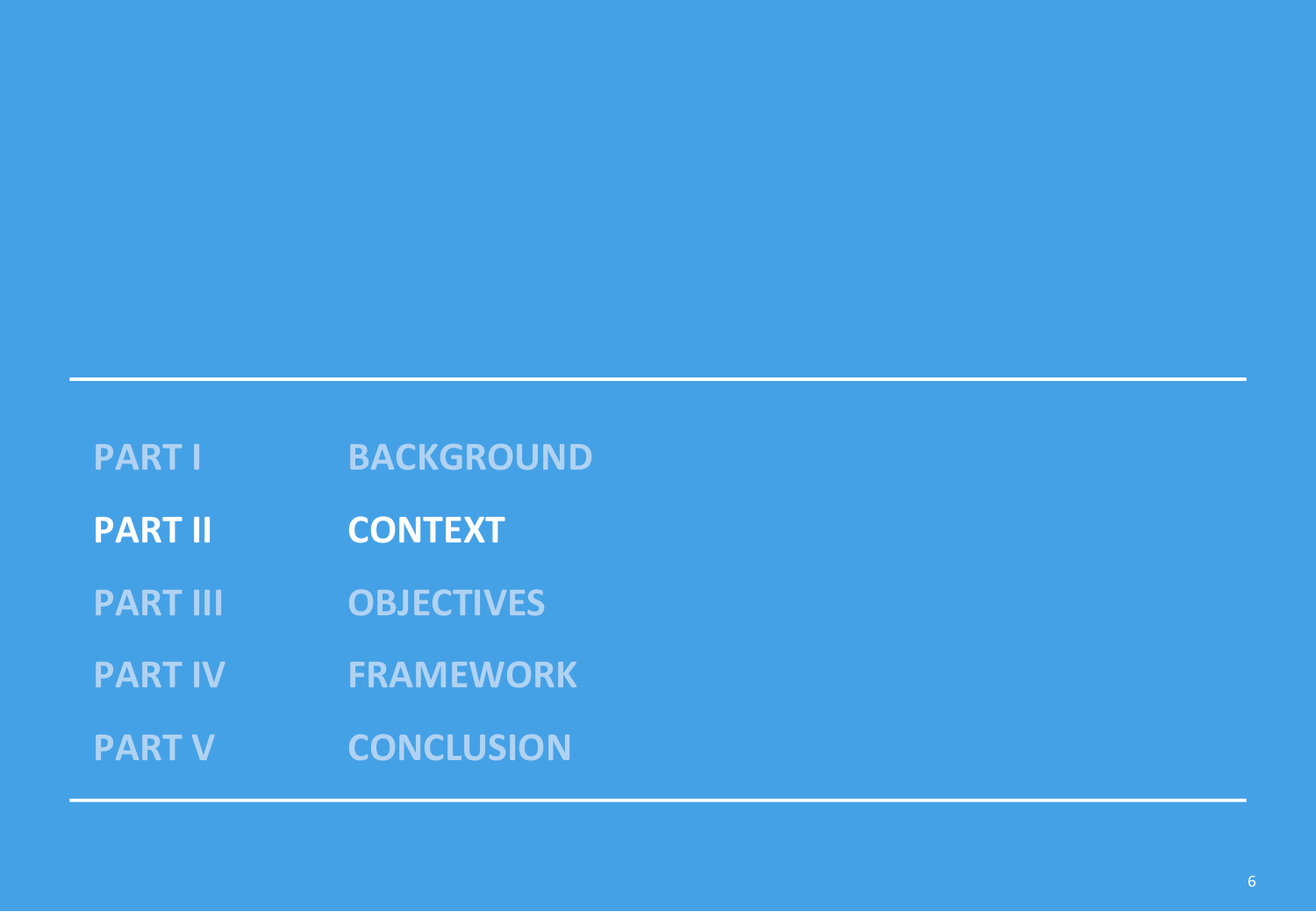# The UK's domestic economic and financial policy regime

A strong economy that works for all, embracing economic and social reform, and building on the UK's record of high standards, independent regulation, and free and open markets.

#### **STRONG FOUNDATIONS**

**Built** on sustainable public finances, monetary and financial stability and an open and dynamic economy, with a practical approach to regulation that brings prosperity to all

|                                                                           | <b>COMMITMENT TO HIGH STANDARDS</b>                                            |                                                                                    |
|---------------------------------------------------------------------------|--------------------------------------------------------------------------------|------------------------------------------------------------------------------------|
| Champion of a global rules<br>based system and<br>international standards | Predictable, competitive<br>and responsible tax system                         | Highest standards on<br>tackling financial crime                                   |
| Fair and open markets, with<br>independent enforcement                    | <b>Environmental standards</b><br>that are not only<br>maintained but enhanced | Legal protection for workers<br>that keeps pace with the<br>changing labour market |

### **MODERN INDUSTRIAL STRATEGY**

The industrial strategy sets a path to boost productivity, successful businesses, and earning power across the whole of the UK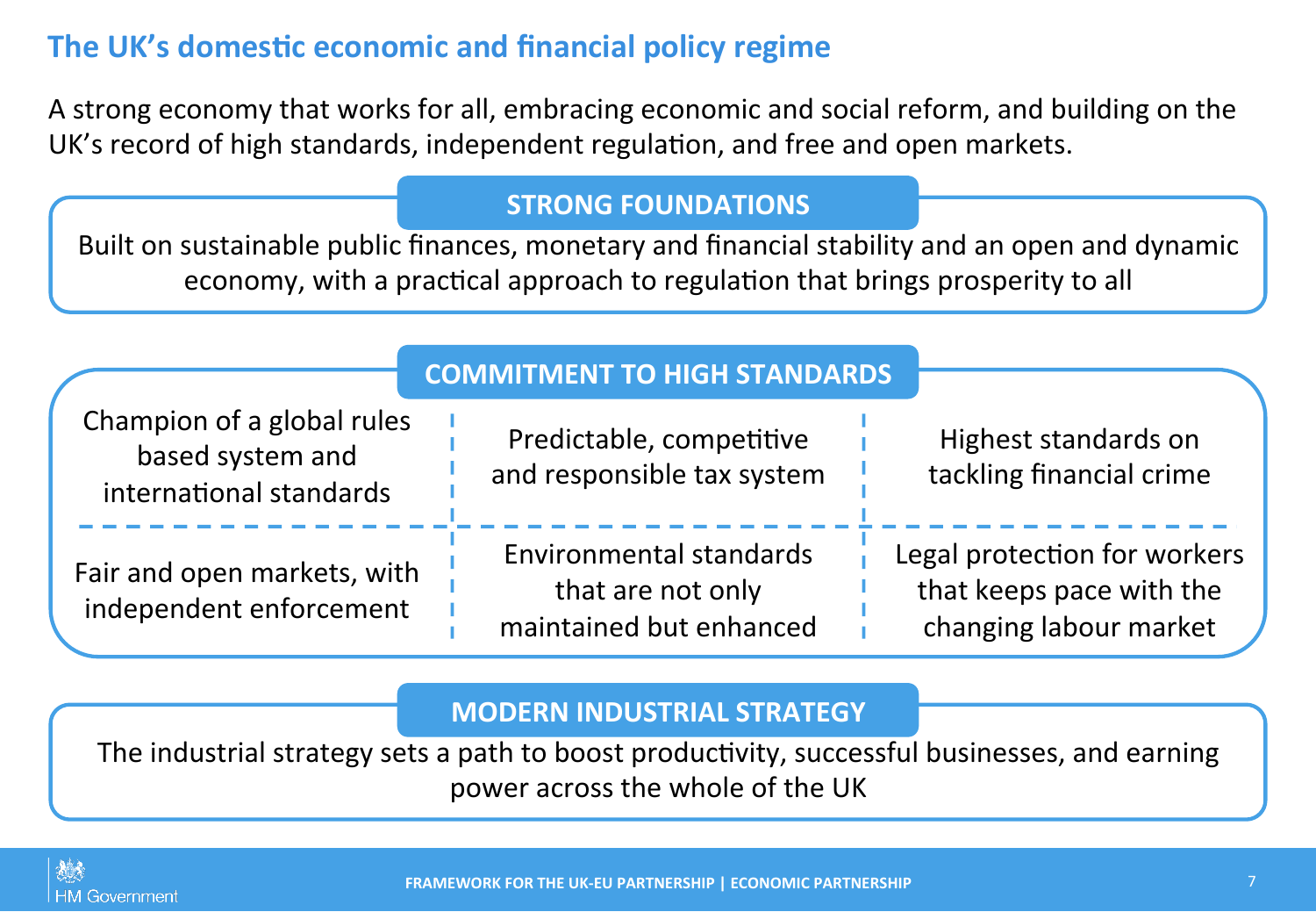# **Our shared values and approaches**

The UK and the EU share the same fundamental values and have adopted the same approach across a number of policy areas.

We value predictability in the law, providing citizens and businesses with legal certainty and ensuring accountability of law-makers

#### RULE OF LAW **INTERNATIONAL FAIR AND OPEN COMPETITION**

We believe in open and fair competition  $-$  for example the UK has aligned its domestic competition regime with the EU wide regime

# **STANDARDS**

We work together to improve global standards, cooperating with regulators internationally

# **STRONG INSTITUTIONS**

We are both committed to strong institutions that uphold rules, independent of political interference 

#### **AUTONOMY**

We both want our future relationship to protect the autonomy of our separate legal orders

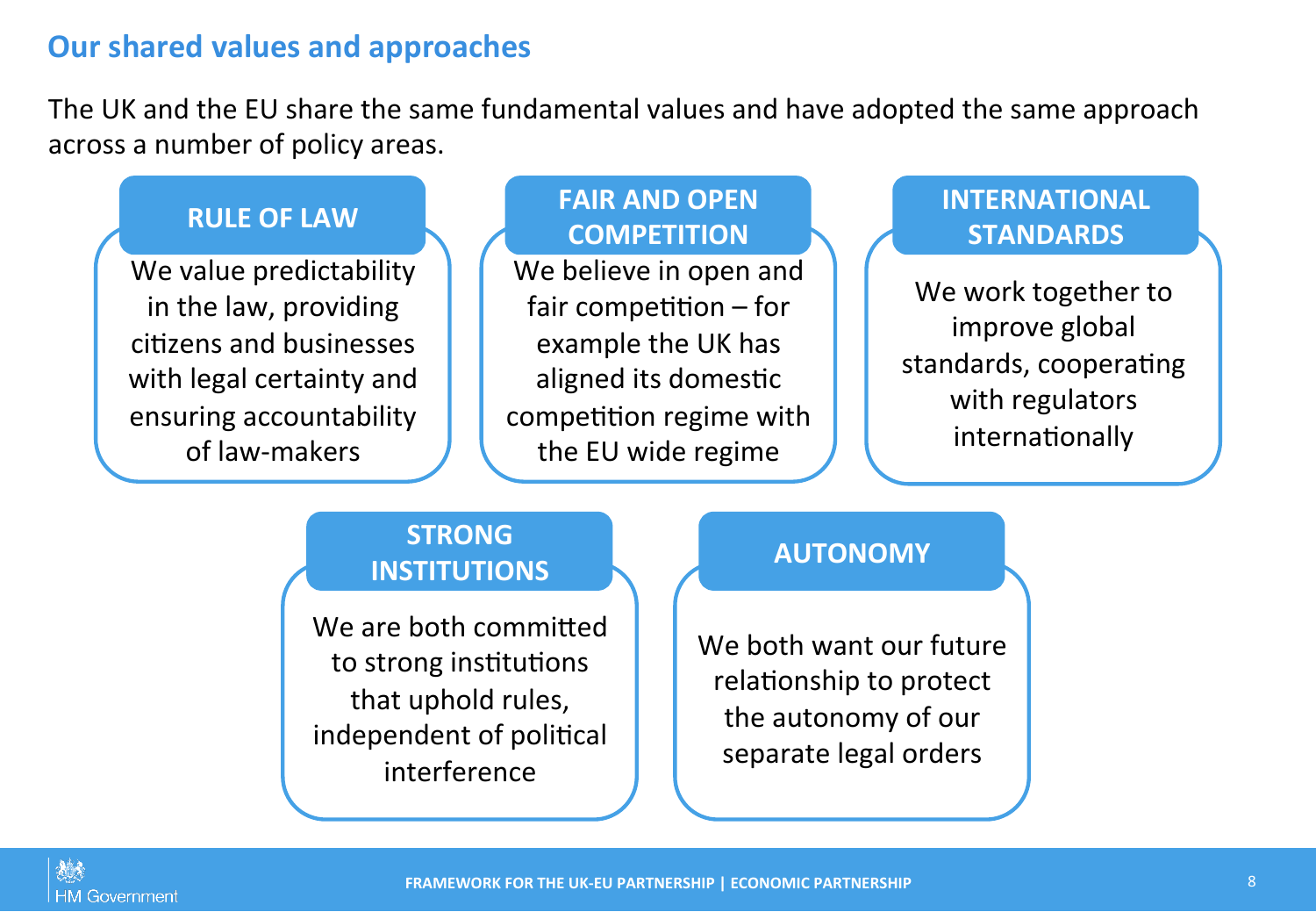| <b>PART I</b>   | <b>BACKGROUND</b> |
|-----------------|-------------------|
| <b>PART II</b>  | <b>CONTEXT</b>    |
| <b>PART III</b> | <b>OBJECTIVES</b> |
| <b>PART IV</b>  | <b>FRAMEWORK</b>  |
| <b>PART V</b>   | <b>CONCLUSION</b> |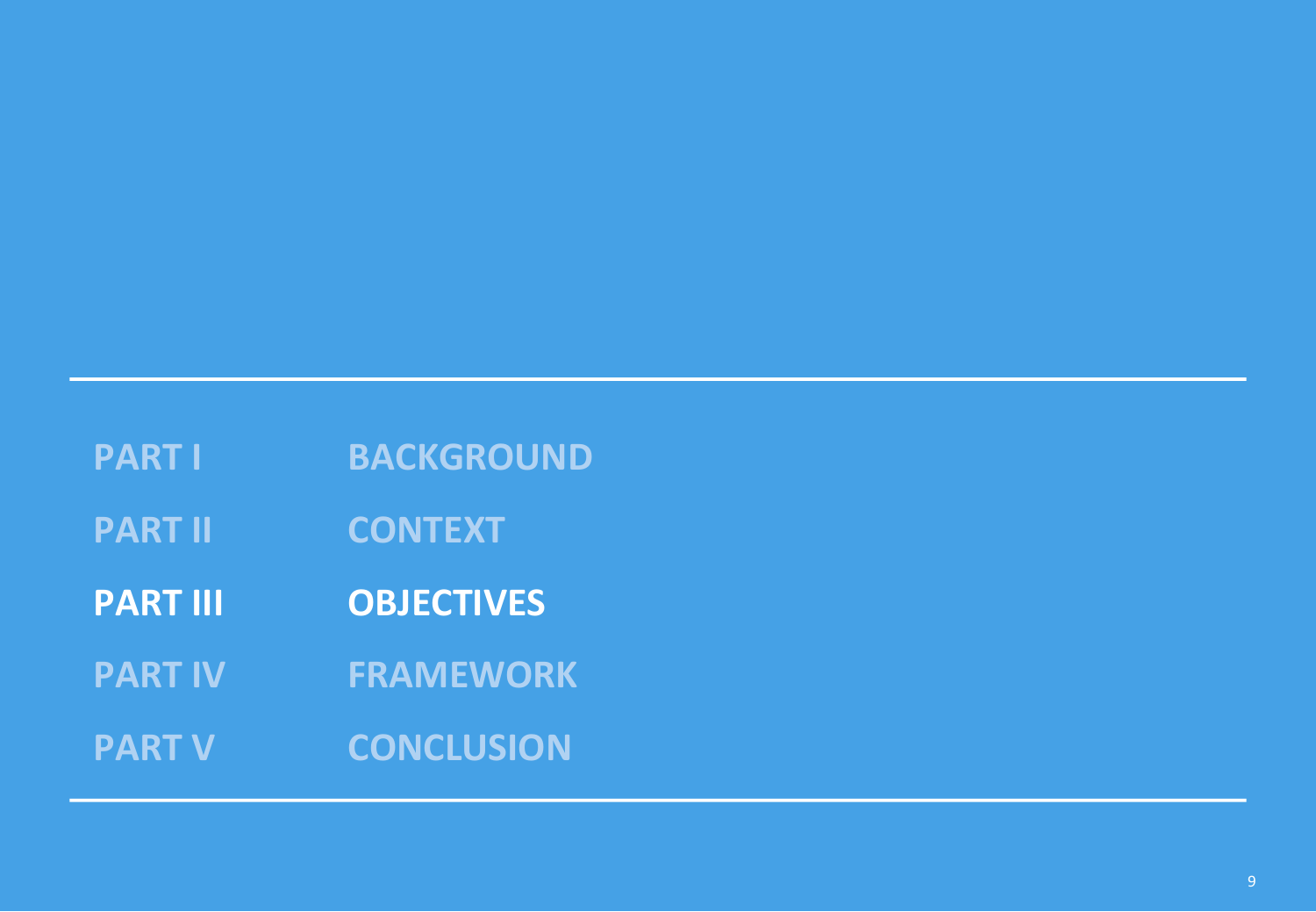# **Principles for the economic partnership**

The UK believes it would be in our mutual interest to deliver an economic partnership with the EU that is broad, deep and balanced, underpinned by robust arrangements.

| <b>BROAD</b>                                                                                                                                                                                                                     | <b>DEEP</b>                                                                                                                                                                                                               | <b>BALANCED</b>                                                                                                                                                                                                                           |
|----------------------------------------------------------------------------------------------------------------------------------------------------------------------------------------------------------------------------------|---------------------------------------------------------------------------------------------------------------------------------------------------------------------------------------------------------------------------|-------------------------------------------------------------------------------------------------------------------------------------------------------------------------------------------------------------------------------------------|
| The partnership should<br>cover more sectors than<br>any other free trade<br>agreement, including<br>areas where our<br>economies and peoples<br>are linked, such as<br>financial services,<br>energy, transport, and<br>digital | The partnership should<br>break new ground on<br>depth of mutual market<br>access, reflecting our<br>unique starting point<br>where at the end of the<br>implementation period<br>we will have the same<br>laws and rules | The partnership should<br>include reciprocal<br>commitments to ensure<br>open and fair<br>competition,<br>proportionate to the<br>level of market access,<br>and needs to be<br>consistent with our<br>commitments on<br>Northern Ireland |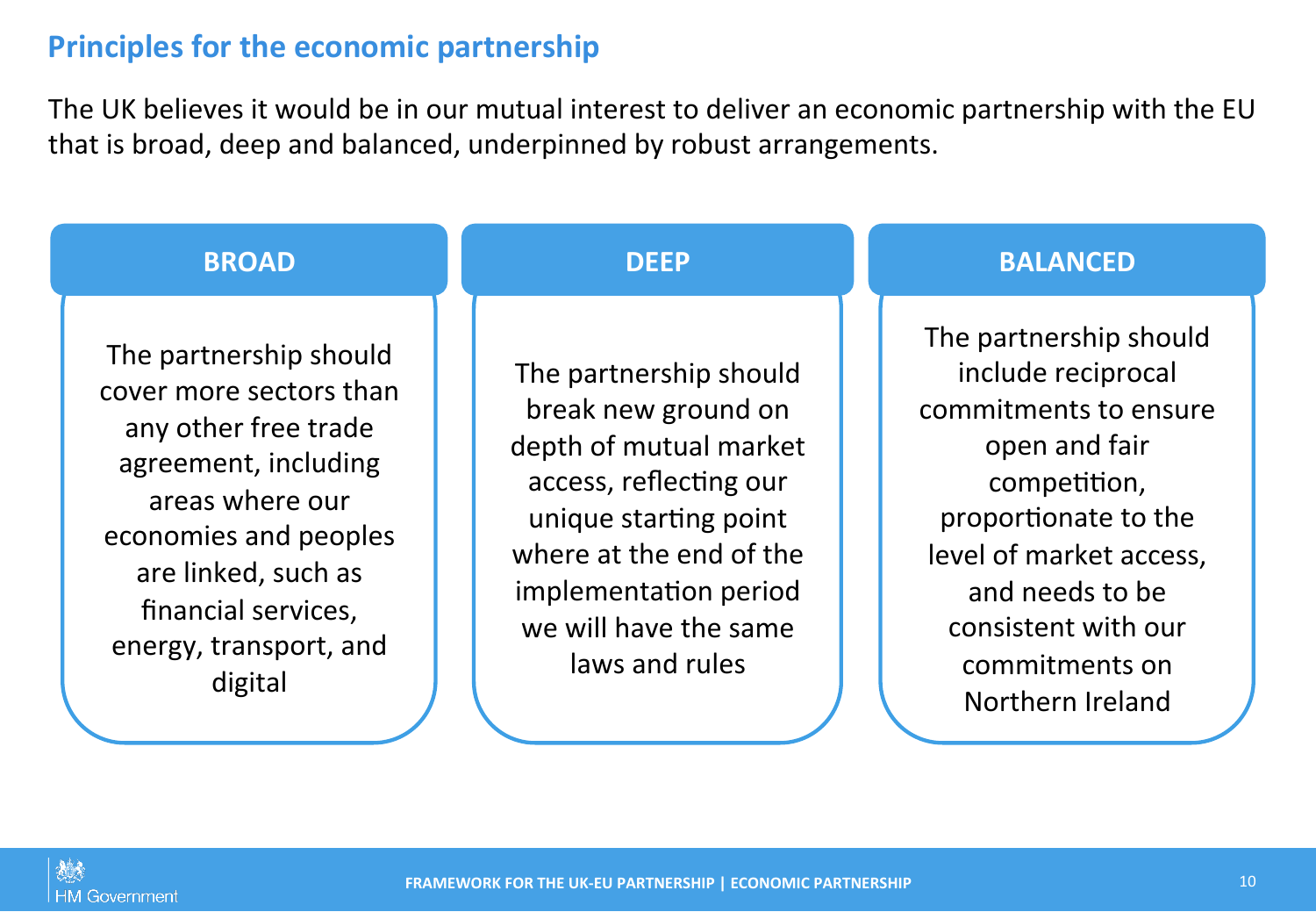# **A comprehensive economic partnership**

The UK wants a comprehensive economic partnership that covers more sectors than any free trade agreement anywhere in the world today.

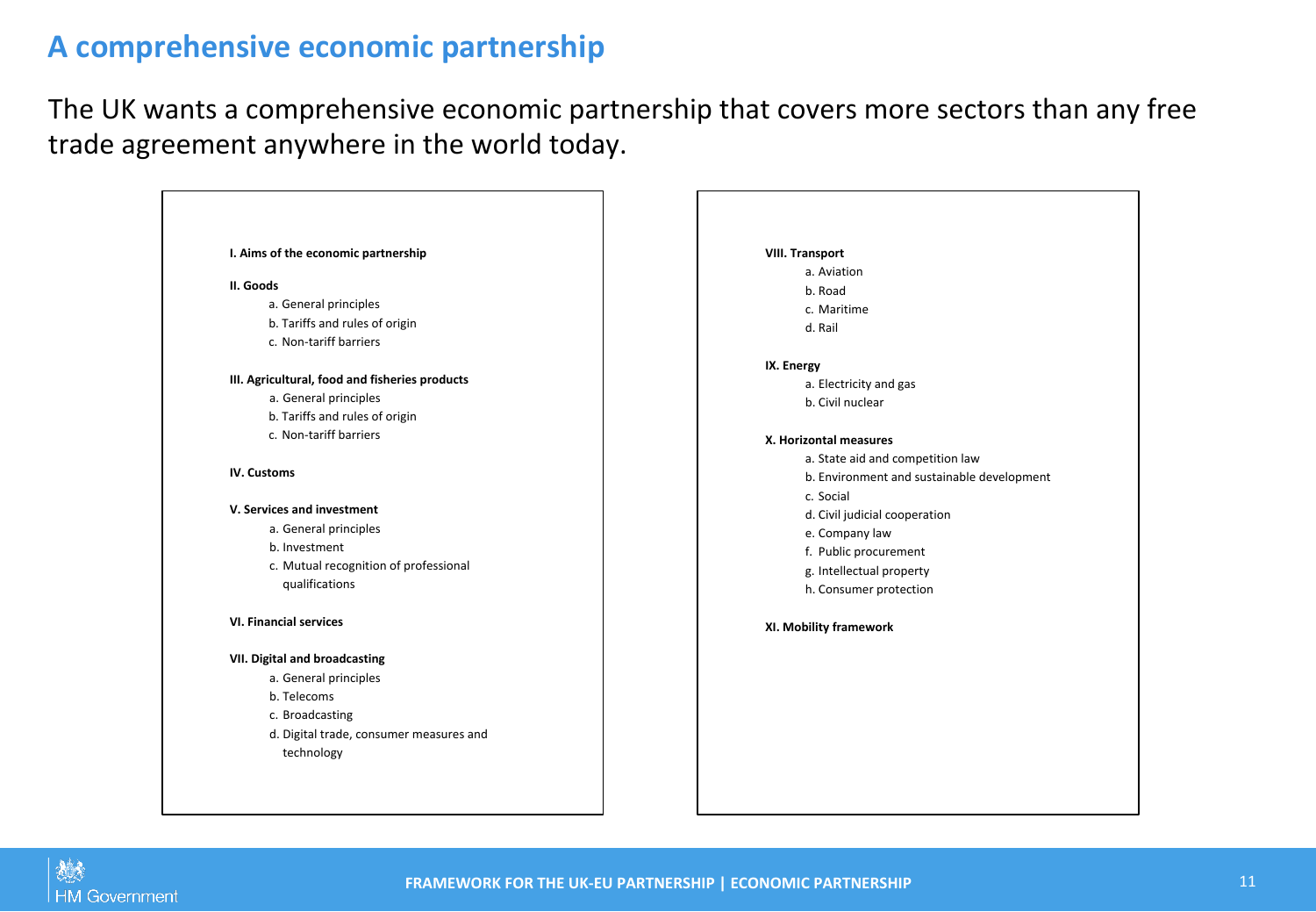# A deep economic partnership: goods and services

The depth of the existing UK and EU relationship, coupled with our unique starting point, means we have the opportunity to break new ground in the depth of our future relationship.



### **AGRIFOOD AND FISHERIES PRODUCTS**

An agreement based on outcome equivalence, to support €37bn of EU exports to the UK and €15bn of UK exports to the EU

#### **FINANCIAL SERVICES**

Mutual market access based on equivalent outcomes and cooperation, to benefit businesses and consumers in the UK and the EU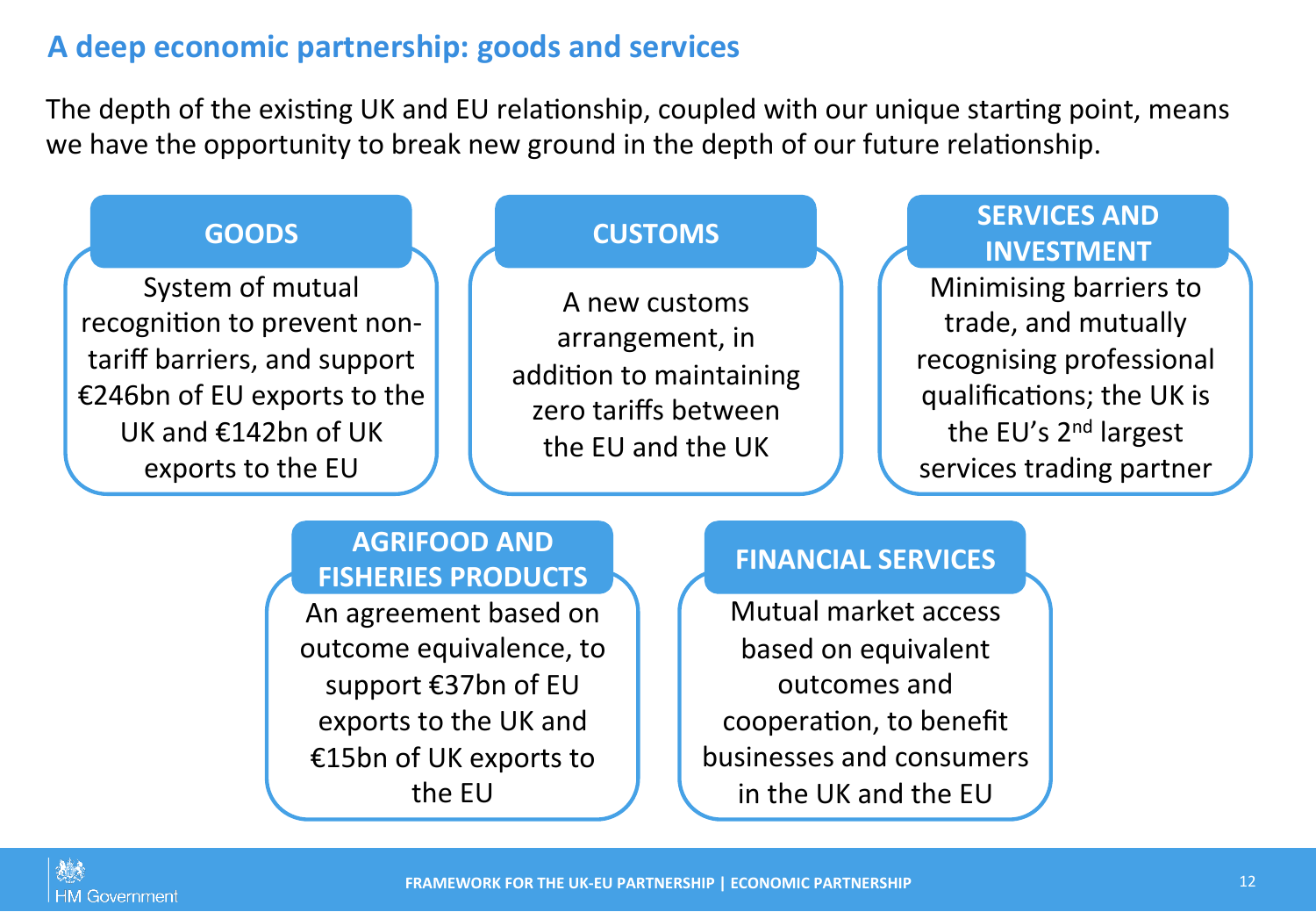# A deep economic partnership: goods and services

The depth of the existing UK and EU relationship, coupled with our unique starting point, means we have the opportunity to break new ground in the depth of our future relationship.



# **MOBILITY FRAMEWORK**

A framework that links our citizens and enables our businesses and professionals to travel to provide services

# **HORIZONTAL MEASURES**

Fair market access with binding commitments where appropriate, for example remaining in step with the EU's state aid and competition regimes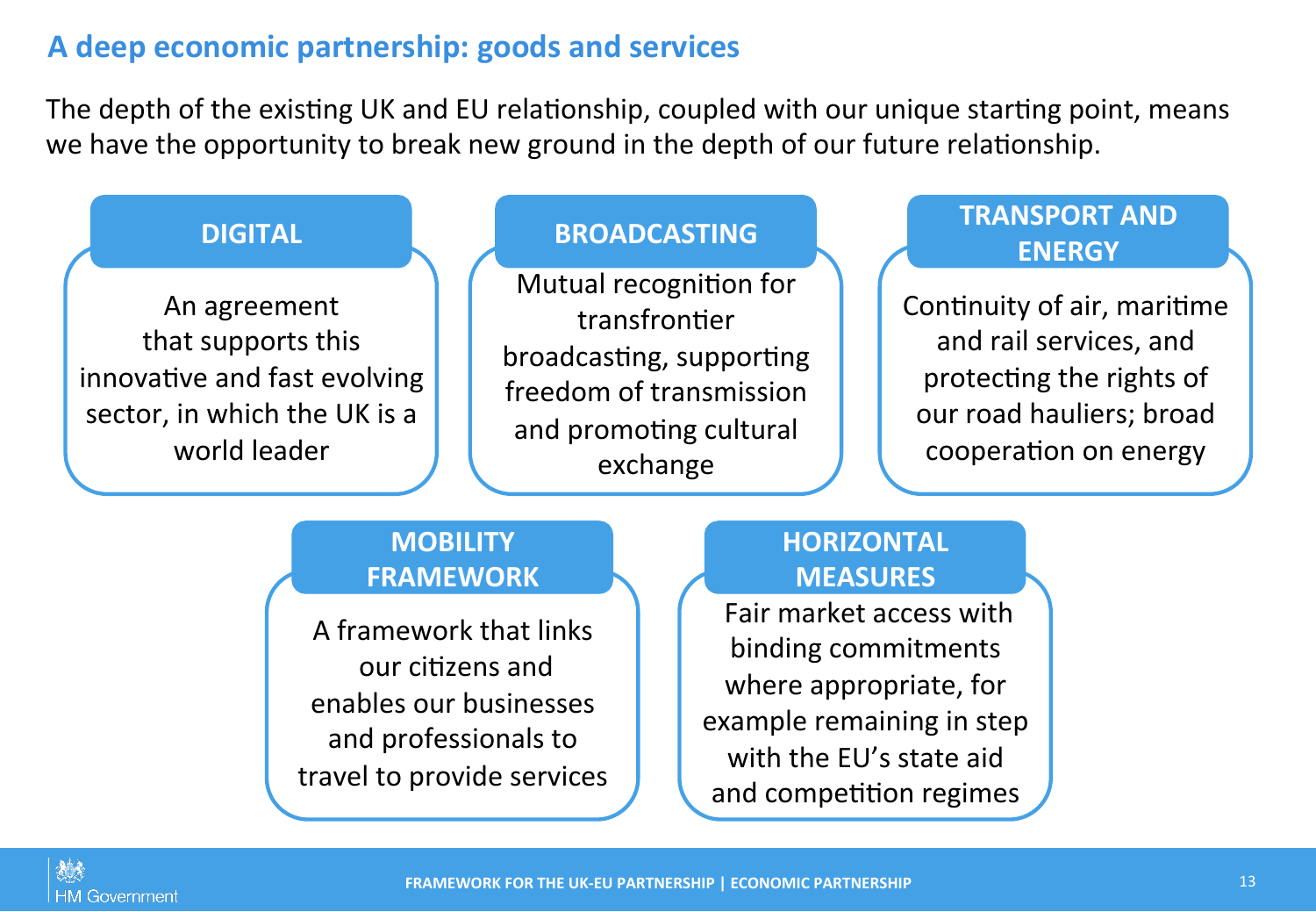# **A balanced economic partnership**

The UK is leaving the single market and the customs union, so our rights and obligations will need to be held in a new and different balance.

### **BINDING COMMITMENTS AND MARKET ACCESS**

Like any trading agreement, the economic partnership will need to include **reciprocal, binding commitments** to ensure fair and open competition. This is in our mutual interest. 

The UK recognises that a deep and broad economic partnership will need to include a balanced set of commitments to underpin a fair and open trading environment.

The UK will transpose the EU state aid rules and principles in full through the EU Withdrawal Bill. 

We have said we will consider keeping in step with the EU's state aid rules and competition regime. Binding commitments that go further than those in a standard FTA should be in return for **commensurate levels of** market access.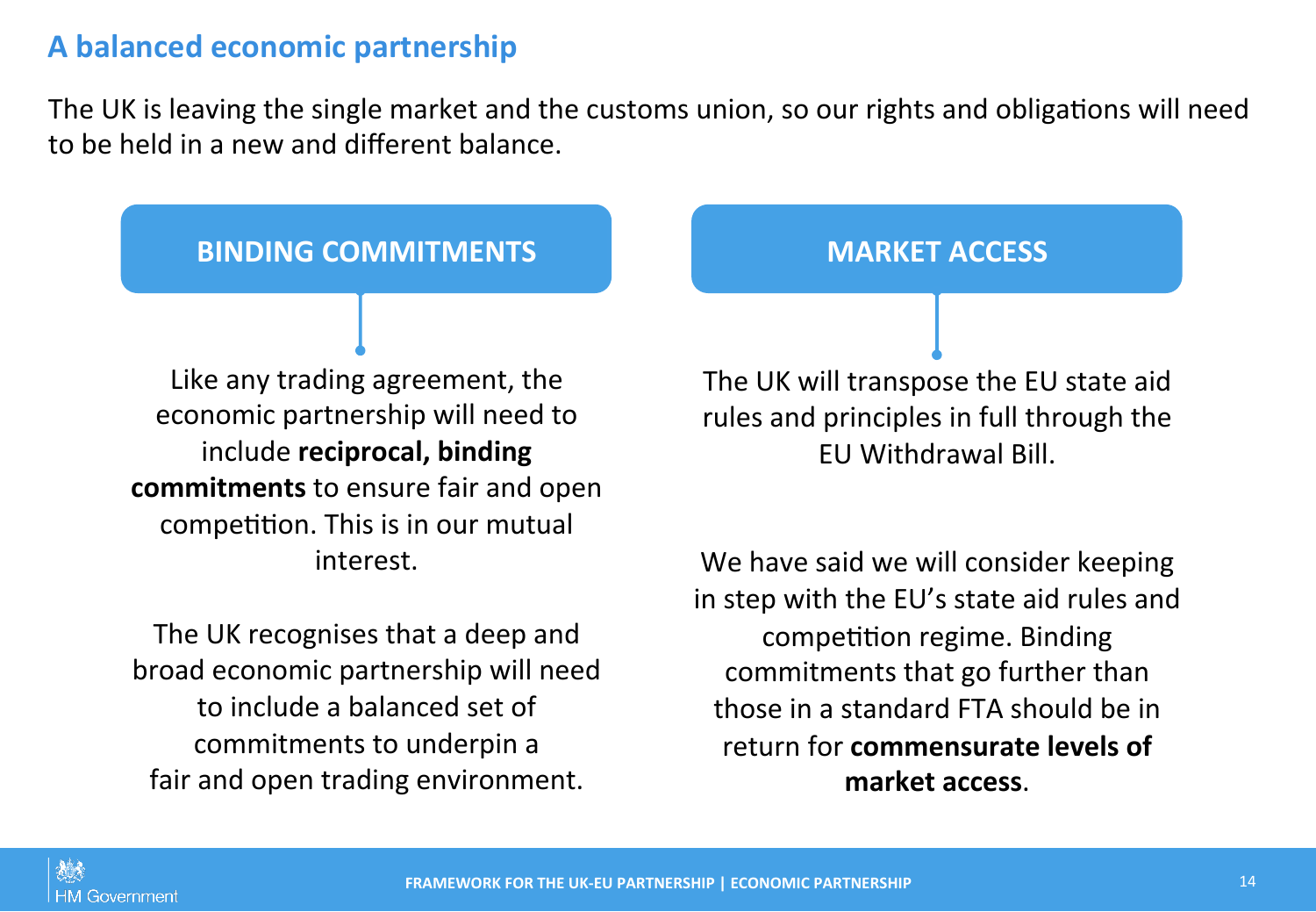| <b>PART I</b>   | <b>BACKGROUND</b> |
|-----------------|-------------------|
| <b>PART II</b>  | <b>CONTEXT</b>    |
| <b>PART III</b> | <b>OBJECTIVES</b> |
| <b>PART IV</b>  | <b>FRAMEWORK</b>  |
| <b>PART V</b>   | <b>CONCLUSION</b> |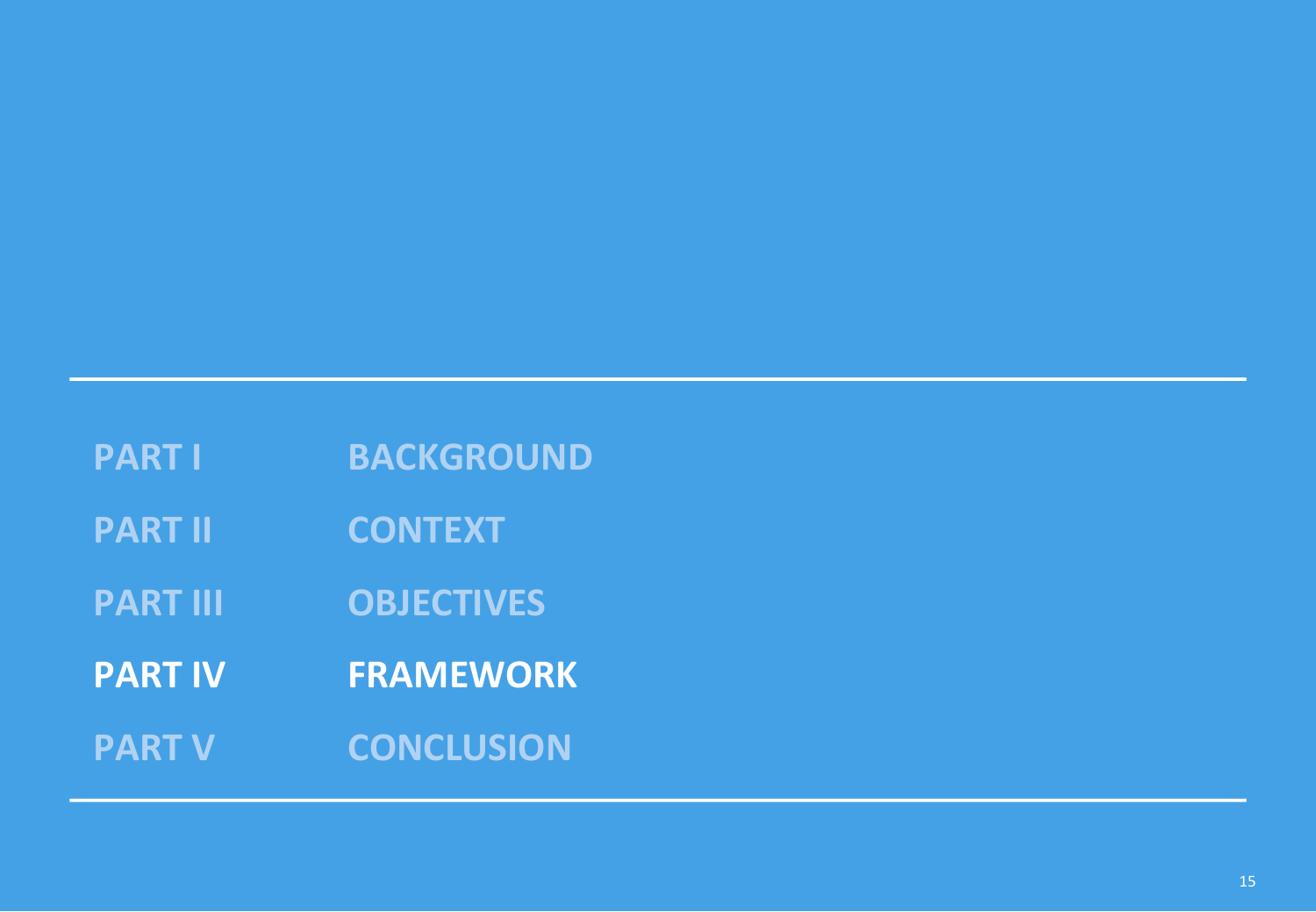# **Framework for delivering the economic partnership**

To underpin an enduring relationship, provisions will need to ensure that competition is fair and open, there is a formal institutional structure and there are robust governance arrangements.

# **FAIR AND OPEN COMPETITION**

The cooperation provided for in the agreements should ensure that trade between the parties is as frictionless as possible.

But equally, that this is based on an environment where competition remains open and fair.

#### **GOVERNANCE**

To underpin this wide ranging cooperation, the institutional provisions will also need to include robust governance arrangements to give confidence to individuals and businesses, maintain regular dialogue and resolve disputes as they arise. 

# **STRUCTURE**

The institutional structure should provide for a broad range of cooperation, requiring an overarching framework.

But it should be sufficiently flexible to allow some parts of the agreement to fall outside of this framework where this makes sense.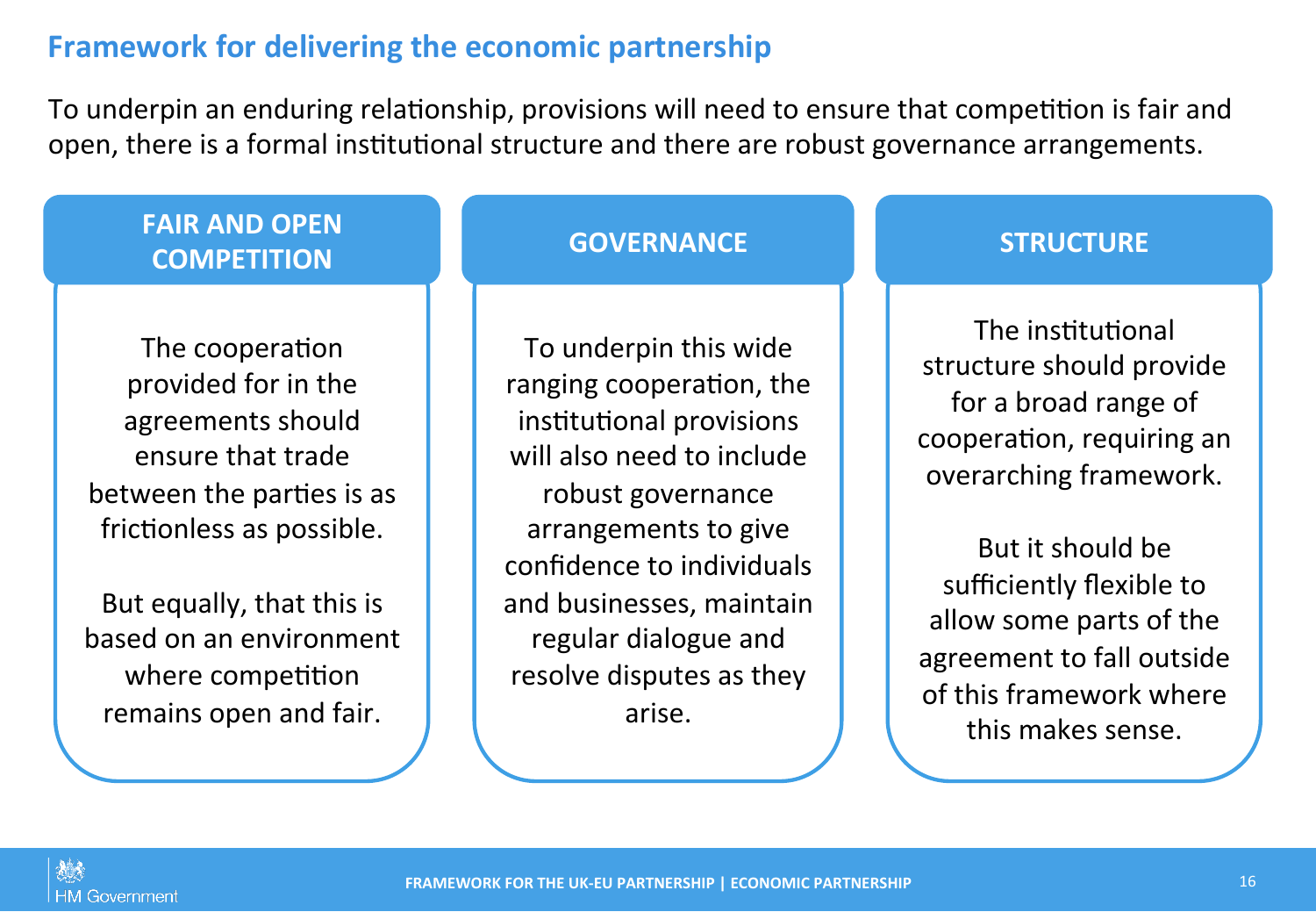# **Structure: precedents**

There are a variety of precedents for economic cooperation between the EU and third countries. It is clear that deeper cooperation requires a more formal and deeper institutional structure.



As set out in the Florence speech, existing models for the economic partnership either do not deliver the ambition we need or impose unsustainable constraints on our democracy.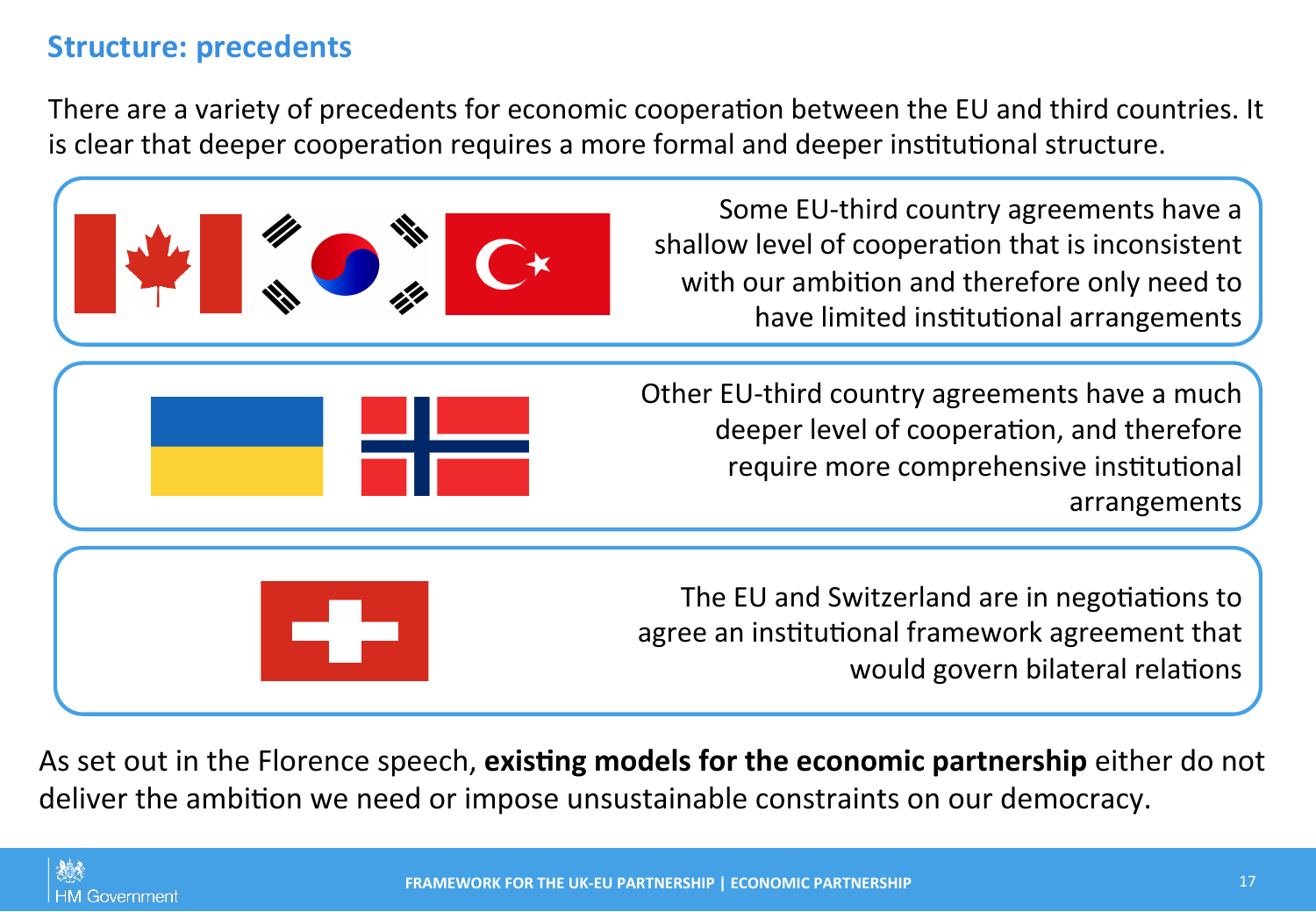# **Structure: proposal for the UK-EU economic partnership**

A deep and special partnership would likely require an overarching framework, but be flexible enough for some agreements to be standalone, outside of this framework.

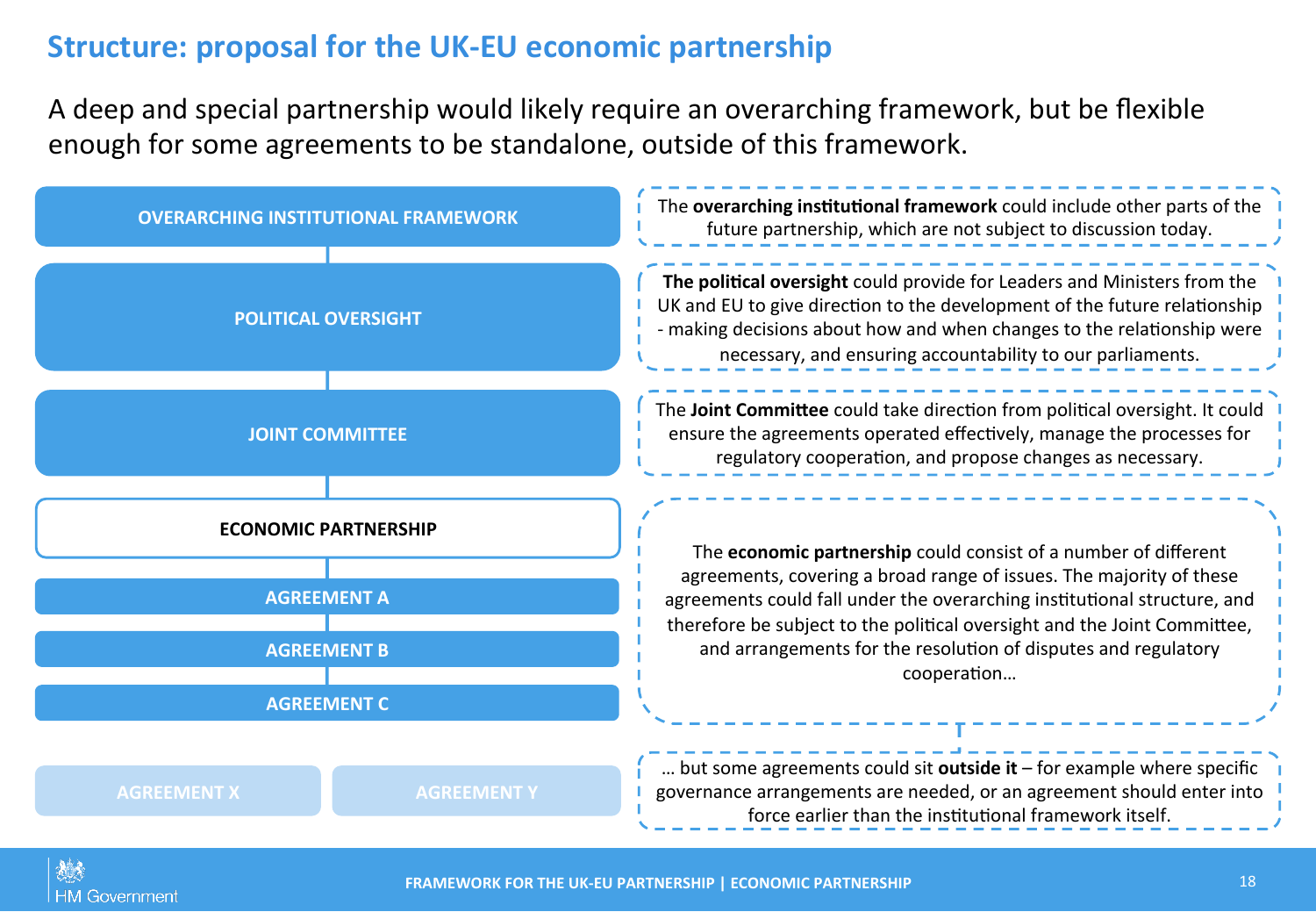# **Governance**

The cooperation that sits within the economic partnership will need to be underpinned by robust **governance arrangements.** 

**Regulatory cooperation:** including methods to demonstrate that our rules are substantially similar  $$ identical or equivalent in outcomes

**Non-compliance measures**: determining the consequences in the event of a breach of the terms of the agreement



**Monitoring and enforcement:** ensuring domestic legislation is compatible with the agreement, and rights and obligations are upheld

**Dispute resolution:** putting in place robust provisions to resolve differences between the UK and the EU over interpretation or application, including through independent arbitration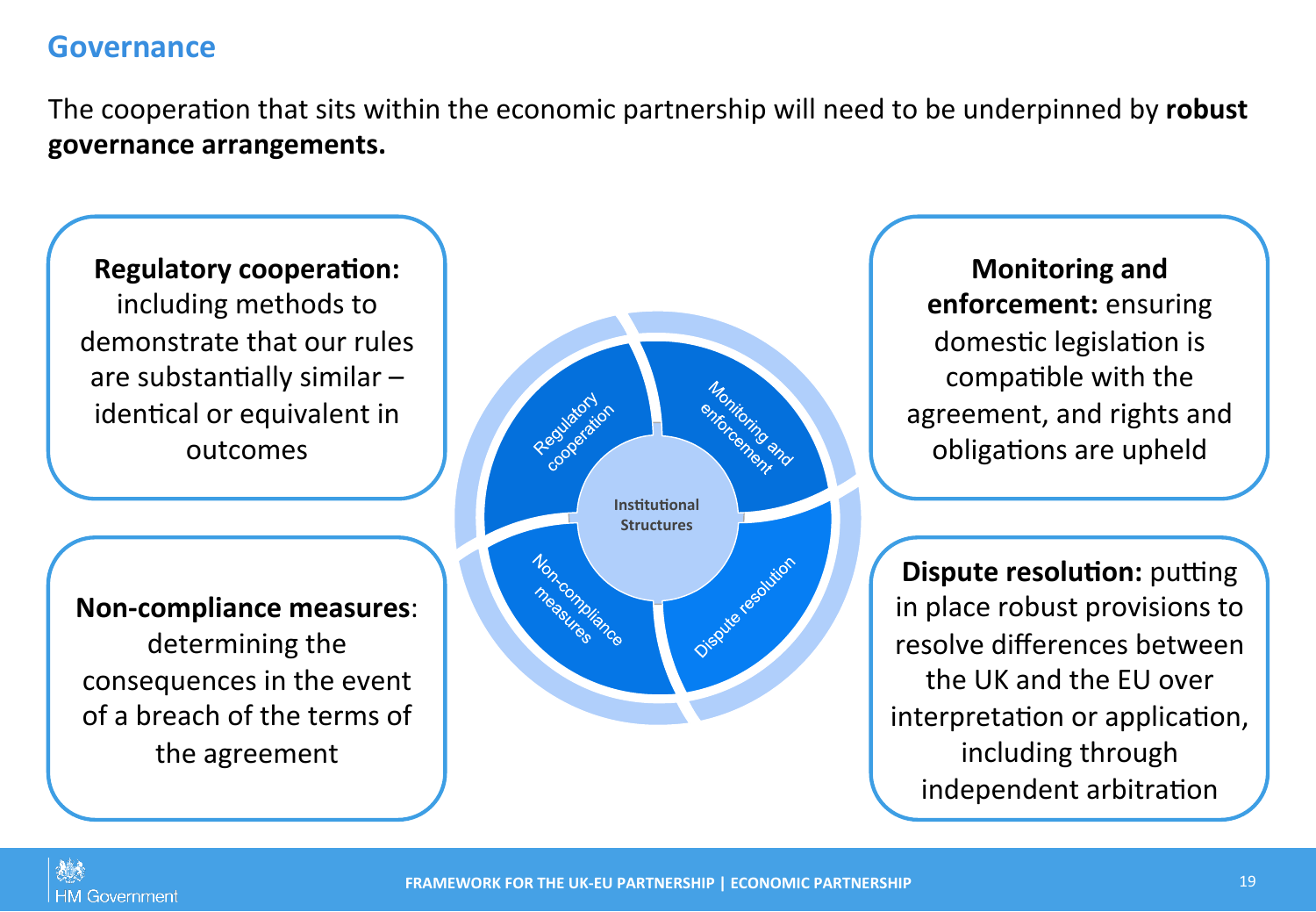| <b>PART I</b> | <b>CONTEXT</b> |
|---------------|----------------|
|               |                |

**PART II OBJECTIVES** 

**PART III FRAMEWORK** 

**PART IV CONCLUSION**